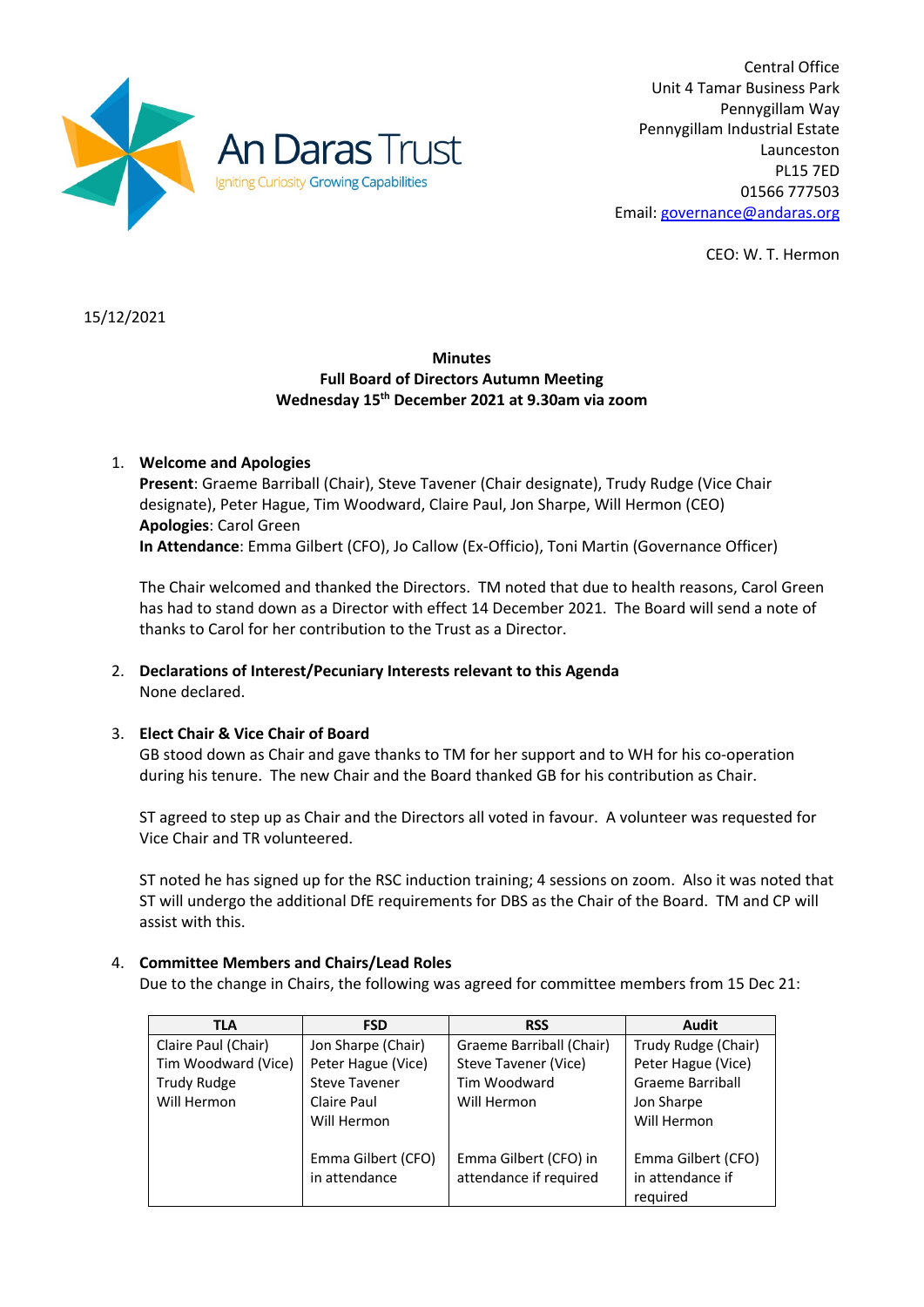The Director leads were tweaked and the following agreed:

| <b>NAME</b>             | LEAD                                          |
|-------------------------|-----------------------------------------------|
| <b>GRAEME BARRIBALL</b> | Property (Site, Buildings & Insurance), Risks |
| <b>CLAIRE PAUL</b>      | Data & Improvement, Cyber Security            |
| PETER HAGUE             | <b>Financial Planning/Budget Monitoring</b>   |
| <b>WILLIAM HERMON</b>   |                                               |
| TIM WOODWARD            | Vision & Ethos/SIAMS                          |
| <b>TRUDY RUDGE</b>      | Protection (Safeguarding) & Whistleblowing    |
| <b>JONATHAN SHARPE</b>  | Strategy, budget monitoring & Risks           |
| <b>STEPHEN TAVENER</b>  | Health & Safety, Improvement, Personnel       |

## 5. **Confirm Minutes of previous full Board meeting (12th July 2021) and matters arising**

- Add re-appointment of CP at Members' AGM (TM). *Complete, also re-appointed GB and appointed ST & JS as member appointed directors.*
- Improvement plans funding of priorities (WH). *See item 9 and action from RSS.*
- Discuss pooling of gag funding (EG/WH). *See item 12*
- Carried forward appoint internal auditor at autumn term full Board (WH). *See item 17*
- From confidential minutes; site meeting for directors and extra-ordinary meeting to make decision on LT land. *Complete*

The Board agreed the minutes and a copy was signed by TM on behalf of the Chair.

6. **Confirm Minutes of previous extra-ordinary full Board meeting (16th August 2021) and matters arising**. Confidential minutes on LT land purchase – no actions. The Board agreed the minutes and a copy was signed by TM on behalf of the Chair.

# 7. **Confidential**

Staff matter was discussed at confidential minutes.

## 8. **CEO Report to Board**

Report provided to the Board prior to the meeting. The academic year started positively but since half term, it has been increasingly difficult due to Covid and winter illnesses with large numbers of children and staff across the trust having to stay at home. It is evident that Ofsted are not looking at data during inspections but it is still important to ensure that the children are making progress following the lockdowns. WH noted some forecast data standards, with KS1/EYFS still being of concern. However, Ofsted are focussed on the curriculum and will do deep dives into the curriculum. Staff are working on the curriculum and curriculum mapping but it is difficult when also trying to catch up from previous lockdowns and also with staff being off work due to illnesses such as Covid. Trust Improvement Officers have been visiting to conduct deep dives into various elements of the curriculum, and while hard work for the staff, it has been worthwhile and will pay dividends in future. Writing moderation, particularly for Year 3, has occurred across the trust by the Trust Improvement Officers to ensure the teachers are assessing the children effectively. The recovery work is on-going, including the use of tutors, which is having a positive effect. The loss of staff due to Covid has not helped with the continuity of learning; for example, LT has had 4 out of 5 staff off work due to Covid for a few weeks. The new EYFS framework is being implemented, staff have been trained and there is local governor training in January. It is hoped that consistency will follow next term.

**Is there an issue with the moderation at Princetown?** JC confirmed there was a communication issue that has now been resolved. **Chartwells staffing issues seem to be getting worse and it is affecting the schools ability to function at lunch times, what is happening with this?** WH noted that Chartwells have suffered staff shortages and not telling us in advance so it had a knock on effect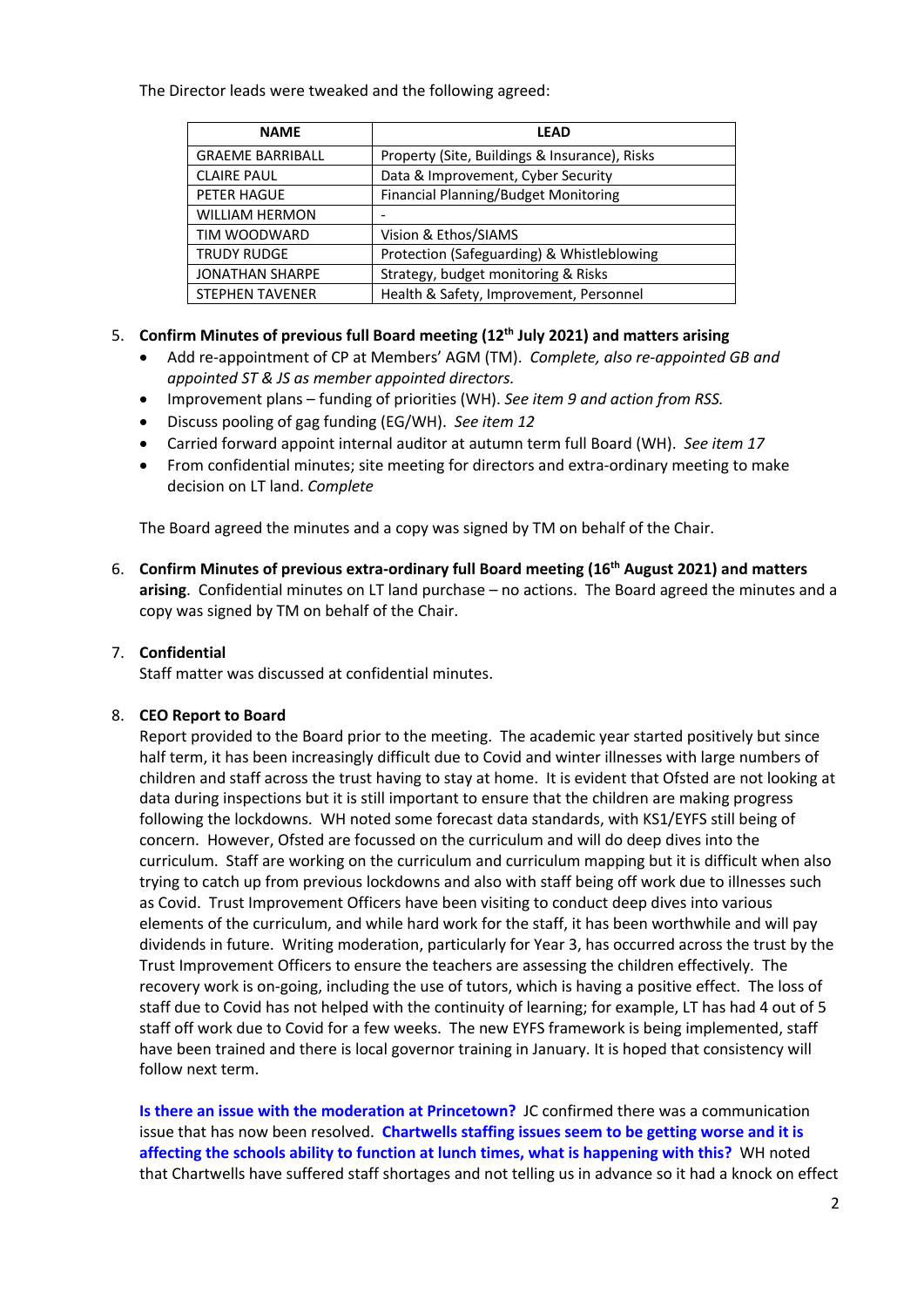to the school staff having to cover lunch duties when they should be doing something else. They were also using our kitchens to cook meals for other schools outside the trust which is unacceptable. WH has raised a complaint and they are due to meet; some staffing issues have been addressed already and will hopefully continue to improve. There should also be some financial recompense for using our kitchens. This is in hand and will be monitored closely.

### **Is there anything else the board can do to support the schools and staff at this time?** WH noted that there will be additional staffing costs that need to be met due to absence.

The Chair noted the proposals for the woodland school; a lovely piece of work and will be a great facility. Thanks to JC for this work (also noting thanks for all her hard work and she was informed that her performance management outcomes were supported). Directors discussed funding options for the work. The barn doesn't have a DfE number currently so unable to apply for a CIF bid at present but funds required will be applied for through grants.

### 9. **MAT Improvement Plan**

WH noted the governance review item in the improvement plan; using RSC grant money a link has been set up with a MAT in Devon (the Link Trust) to conduct a peer-to-peer governance review and also a curriculum review with each other. This will meet the requirement of the annual governance review for this academic year. WH also discussed the tutoring in place across the school. WH has unpicked items of the improvement plan to ensure it is more targeted at each school and less of a blanket funding position. Costs have been allocated to elements of the improvement plan and Directors were happy to support this.

### 10. **MAT Vision & Ethos**

Vision and ethos still relevant but this will be reviewed in 2022.

### 11. **Cyber Essentials Audit and Actions**

The audit is complete and an action plan has been given to the trust to work through during this academic year with the aim of achieving cyber security accreditation next September. The policies need to be reviewed with an aim of linking all the IT and cyber policies together and templates are being provided by the auditors. CP was appointed as the Director with lead for Cyber Security.

**It was noted that a data breach has been recorded, can you explain this and what has happened as a result?** WH noted what had happened; it wasn't a serious data breach but did provide a lesson to learn that has now been implemented as a new practice across the trust.

### 12. **Latest Monthly Management Accounts**

EG noted the latest accounts for period 1; currently running at a surplus but this will not carry on and explained the reasons why, including some invoices due in for staff cover. ICT costs are down at the moment, possibly due to the expenditure invested into IT in the last few years. Period 2 will be available to Directors soon. WH noted some funds that have to be spent by March and EG noted where the certain funds are recorded on the accounts. EG noted that further support to classrooms is will no doubt be required from January given the new Covid variant. The KPIs were discussed briefly and EG noted that the financial position is comfortable at best but will need to be monitored closely. **What are the other government grants and how are they used?** EG noted the tutoring grants and Covid pupil premium grants.

**The Chair noted that a balance sheet to allow monitoring of accounts has been suggested previously but the variance sheet seems to show this information so there is no need for an additional document.** It was suggested that this is used to monitor the accounts and if there is a big variance, the Board can do a deep dive into that particular issue. EG agreed to keep this up to date.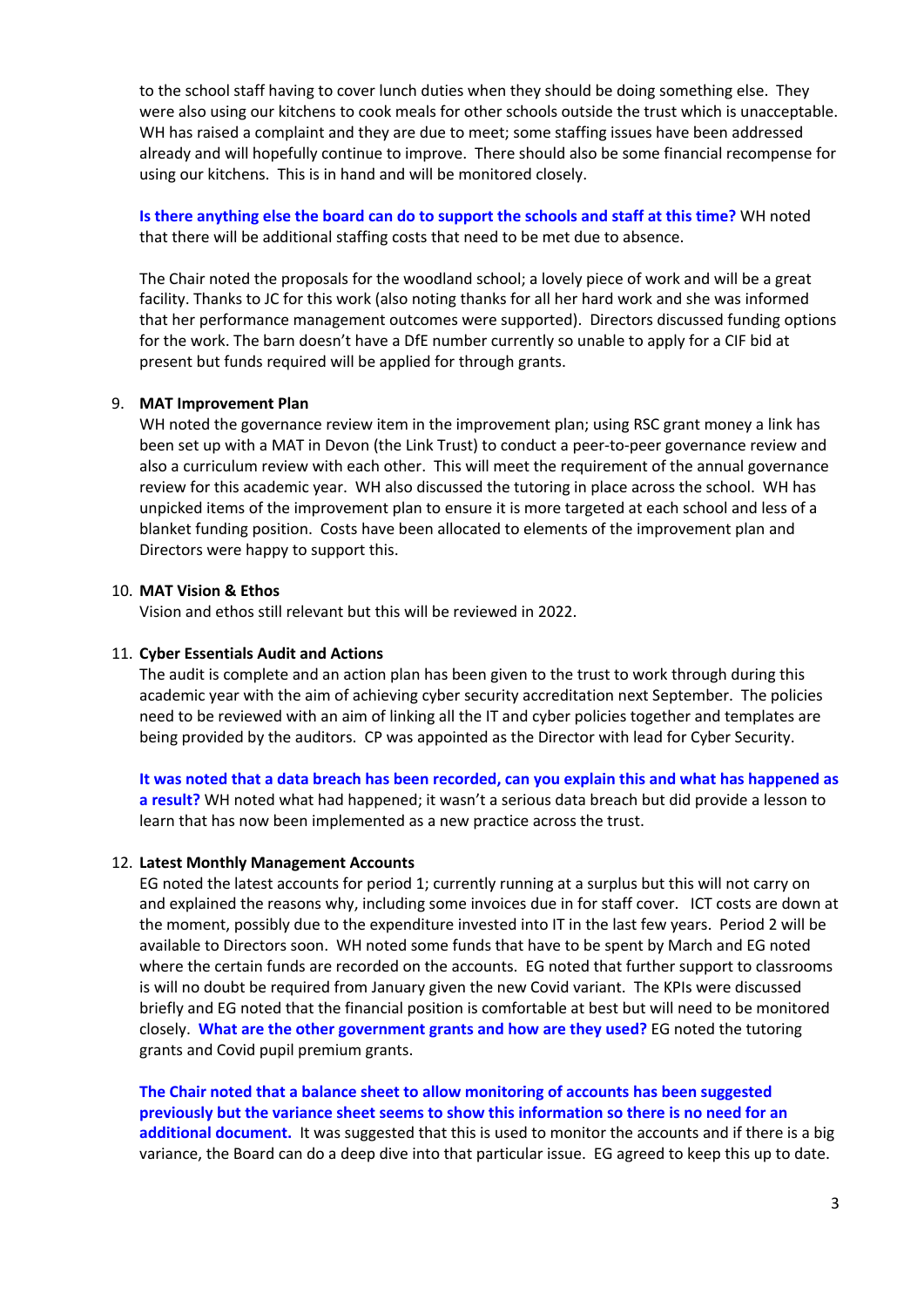**Does the current surplus include CIF money as this is not a true reflection of surplus if it does?** No the surplus is just Gag and unrestricted. The capital is recorded separately.

The TLA suggested allocating cultural and enrichment funding from Reserves of up to £2K for small schools and up to £5K for large schools. WH explained the reasoning behind this proposal; to provide activities for the children that have missed out on certain experiences due to Covid. **This was proposed and approved by the Board.**

**Pre-school funding was looking poor last year, how is this looking now?** Children are returning to pre-school settings and funding has increased. However working from home has started again so may affect funding levels in the near future. This was discussed in detail.

## 13. **Approve Financial Scheme of Delegation**

No changes and approved.

### 14. **Audited Accounts & Annual Report**

Audited accounts were discussed at the Audit committee. Final audited accounts received from the external auditors. The Board approved the accounts. WH and GB to sign a copy and they will be submitted by 17 December to meet the 31 December 2021 deadline.

#### 15. **School Resource Self Assessment Tool**

Deadline set for the completion of this tool and will be completed by EG next term.

#### 16. **Going Concern**

Trust is now required to ensure that it is a going concern for the next 3-5 years. Directors need to be content they have enough information to be assured that the trust is a going concern. Management accounts and risk register, along with feedback from the external auditors, confirms to the trust board that the trust continues to be a going concern.

### 17. **Appoint Internal Auditor**

The Chair gave feedback on the internal auditor. This was discussed and it was agreed to appoint the same internal auditor but with clear parameters and expectations that must be met.

### 18. **Actions from Committees**

### a. **TLA**

Cultural and enrichment funding from Reserves - covered at item 12.

b. **FSD**

No actions.

c. **RSS**

Property Compliance Schedule – ongoing and will be up and running in the new year. Funding of improvement plan - covered at item 12.

#### d. **Audit**

Future payroll provision was discussed; EG has put forward options that were considered at the Audit committee. She explained some of the issues with the current provision and some options for in-house provision including potential systems and costs. **What internal controls will you have in place to ensure that data and pay is controlled appropriately?** EG explained the checks and balances that will be in place. **Do we need to ensure internal auditors monitor this?** It was agreed that a set of operating protocols need to be drawn up in order to have checks and balances, and ensure that we have a good set of internal controls. **What about covering this**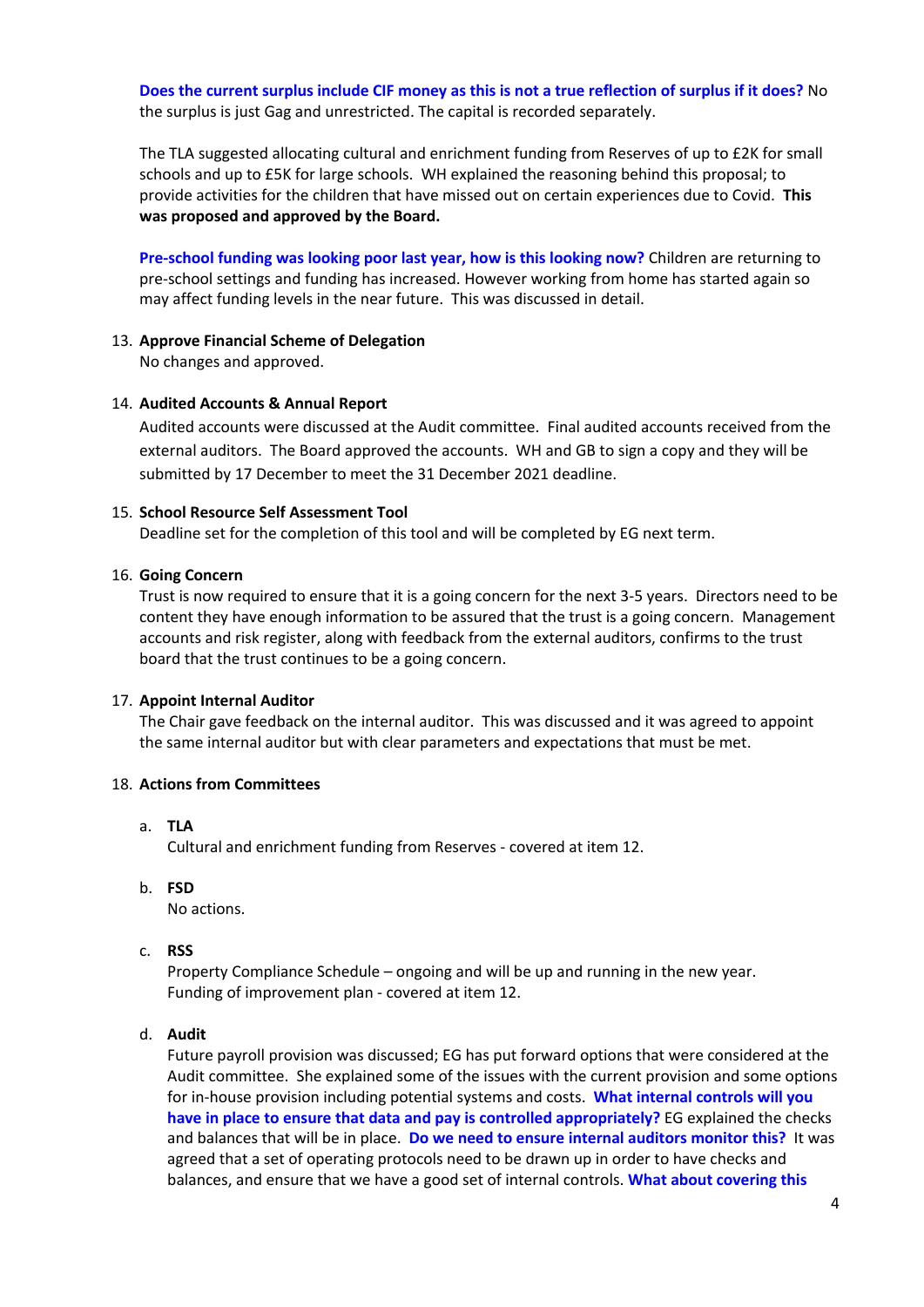**during holidays such as summer holidays?** EG noted that certain HR and finance staff work 52 weeks a year and are not on school term time working so this can be covered. **Do we need to see if there are other trusts using these systems so we can see if it works?** EG has experience using PS People with another trust and will investigate further. **Have you been back to the LA to feedback that the provision is not acceptable?** There is dialogue, apologies and then repetition so unfortunately there is no real improvement to the service. The proposal is to complete pay in-house and run with PS People, starting from April to allow dummy runs until the end of August to ensure the crinkles are ironed out prior to running with it completely. The proposal seems robust. The biggest cost will be the implementation cost and in 3 years will have broken even and there won't be the hidden costs of extra work that has to be done currently with the LA. **Presumably we will need new policy/policies to cover this?** Yes this will be done also. **Have you got all the support you need to achieve this?** This will be worked through, starting with training on the system.

**The Board voted in favour of bringing pay in-house and authorised EG to continue work on this.** 

**It is noted that the risk register is to be reviewed in January to thin out excess content as the document, while comprehensive, is becoming a little unwieldy (WH, JS & GB)**

#### e. **LGBs**

Chartwell's poor provision at schools (SC) – covered at item 8.

#### 19. **Complaints and Compliments**

One complaint through WHA governor complaint panel; complaint upheld and matter closed. The Chair noted that it is pleasing that the process is was followed correctly.

#### 20. **AOB**

Annual Letter to Trusts Accounting Officer shared with the Board. ST completed L3 Health & Safety in the Workplace training. TR and ST completed the on-line KCSiE update training module.

WH noted a letter from the Unions; if the trust agreed to do a recruitment and retention payment of £1 this year alone that in future their pension will not be affected by the pay freeze this year due to indexing. It was checked by Wolfestans and they agreed the Unions are correct, and it makes sense to do so. **Directors agreed this should happen.**

WH left the meeting and GB briefed the Directors on WH's performance management outcomes; this is recorded at confidential minutes.

#### 21. **Date of Next Meetings**

Mon  $28<sup>th</sup>$  Feb 2021 at 9.30am on zoom – short one agenda item meeting to determine admissions policies for all schools across the Trust.

Weds 30th Mar 2021 at 9.30am full Board meeting at central office

The meeting closed at 11.45am